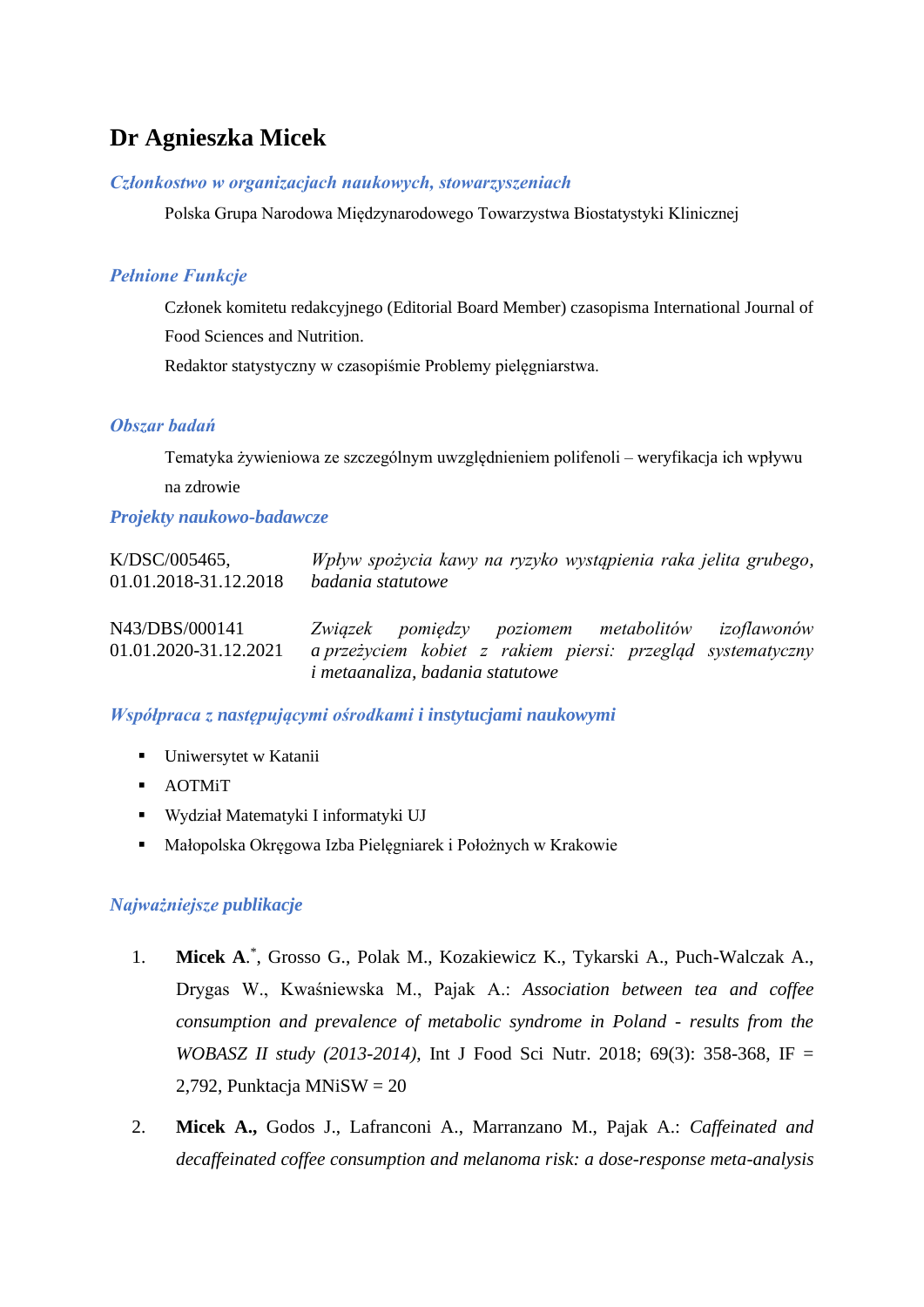*of prospective cohort studies*, Int J Food Sci Nutr. 2018; 69(4): 417-426, IF = 2,792, Kwartyl wg JCR: Q2, Punktacja MNiSW = 20

- 3. **Micek A.**\* **,** Gniadek A., Kawalec P., Brzostek T.: *Coffee consumption and colorectal cancer risk: a dose-response meta-analysis on prospective cohort studies*, Int J Food Sci Nutr. 2019;70(8): 986-1006, IF = 3,483, Kwartyl wg JCR: Q2, Punktacja  $MNiSW = 70$
- 4. **Micek A.**\* **,** Godos J., Cernigliaro A., Cincione R. I., Buscemi S., Libra M. Galvano F., Grosso G.: *Polyphenol-rich and alcoholic beverages and metabolic status in adults living in Sicily, Southern Italy*, Foods. 2021; 10(2): id. art. 383, IF = 4,350, Kwartyl wg JCR: Q2, Punktacja MNiSW = 70
- 5. **Micek A.**\* **,** Godos J., Cernigliaro A., Cincione R. I., Buscemi S., Libra M. Galvano F., Grosso G. *Total nut, tree nut, and peanut consumption and metabolic status in Southern Italian adults,* Int J Environ Res Public Health. 2021: 18(4), id. art. 1847, IF = 3,390, Kwartyl wg JCR: Q1, Punktacja MNiSW =  $70$
- 6. **Micek A.**\* **,** Godos J., Del Rio D., Galvano F., Grosso G.: *Dietary flavonoids and cardiovascular disease: a comprehensive dose-response meta-analysis,* Mol Nutr Food Res. 2021; 65(6), id. art. e2001019, IF = 5,914, Kwartyl wg JCR: Q1, Punktacja MNiSW = 100
- 7. **Micek A.,** Godos J., Brzostek T., Gniadek A., Favari C., Mena P., Del Rio D., Galvano F., Grosso G.: *Dietary phytoestrogens and biomarkers of their intake in relation to cancer survival and recurrence: a comprehensive systematic review with meta-analysis*, Nutr Rev. 2021; 79(1): 42–65, IF = 7,110, Kwartyl wg JCR: Q1, Punktacja MNiSW = 140
- 8. Grosso G., Yang J., Marventano S., **Micek A.,** Galvano F., Kales S. N.: *Nut consumption on all-cause, cardiovascular, and cancer mortality risk: a systematic review and meta-analysis of epidemiologic studies*, Am J Clin Nutr. 2015; 101(4): 783-793, IF: 6,703, MNiSW: 45,000.
- 9. Grosso G., Stepaniak U., **Micek A.,** Topór-Mądry R., Pikhart H., Szafraniec K., Pająk A.: *Association of daily coffee and tea consumption and metabolic syndrome: results from the Polish arm of the HAPIEE study*, Eur J Nutr. 2015; 54(7): 1129- 1137, IF: 3,239, MNiSW: 30,000.
	- 10. Grosso G., Stepaniak U., **Micek A.,** Topór-Mądry Roman, Stefler Denes, Szafraniec K., Bobak M., Pająk A.: *A Mediterranean-type diet is associated with better*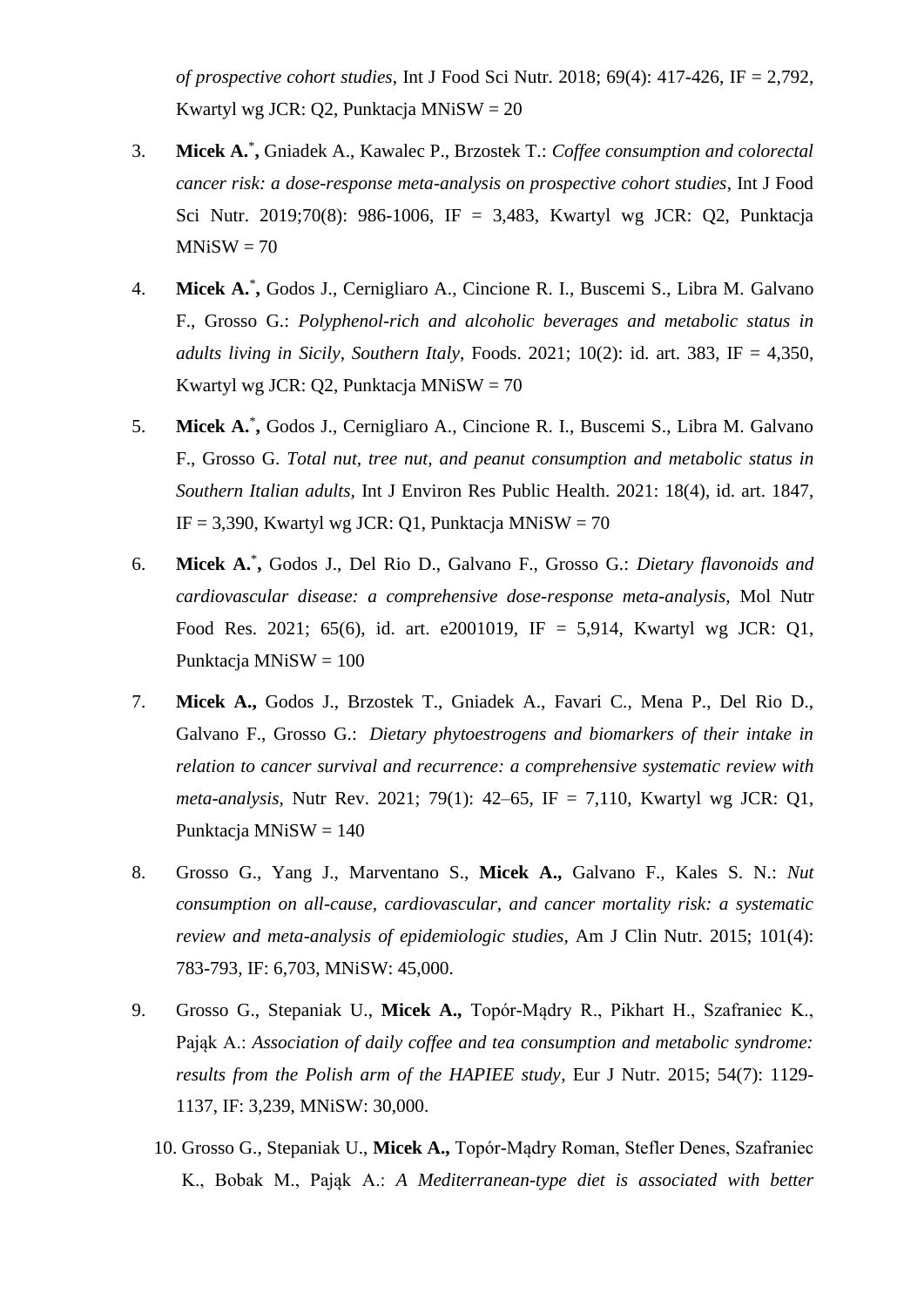*metabolic profile in urban Polish adults: Results from the HAPIEE study,* Metab, Clin Experim. 2015; 64(6): 738-746, IF: 4,375, MNiSW: 25,000.

- 11. Grosso G., Stepaniak U., Polak M., Micek A., Topor-Madry R., Stefler D., Szafraniec K., Pajak A.: *Coffee consumption and risk of hypertension in the Polish arm of the HAPIEE cohort study*, Eur J Clin Nutr. 2016; 70(1): 109-115, IF: 3,057, MNiSW: 30,000.5.
- 12. Grosso G., **Micek A.,** Godos J., Sciacca Salvatore, Pajak A., Martínez-González Miguel A., Giovannucci E. L., Galvano F.: *Coffee consumption and risk of allcause, cardiovascular, and cancer mortality in smokers and non-smokers: a doseresponse meta-analysis,* Eur J Epidemiol. 2016; 31(12): 1191-1205, IF: 7,226, MNiSW: 45,000.
- 13. Stepaniak U., **Micek A.**, Grosso G., Stefler D., Topor-Madry R., Kubinova R., Malyutina S., Peasey A., Pikhart H., Nikitin Y., Bobak M., Pająk A.: *Antioxidant vitamin intake and mortality in three Central and Eastern European urban populations: the HAPIEE study*, Eur J Nutr. 2016; 55(2): 547-560, IF: 4,370, MNiSW: 30,000.
- 14. Grosso G., Micek A., Marventano S., Castellano S., Mistretta A., Pajak A., Galvano F.: *Dietary n-3 PUFA, fish consumption and depression: A systematic review and meta-analysis of observational studies*, J Affect Disord, 2016: 205: 269-281, IF: 3,432, MNiSW: 35,000.
- 15. Grosso G., Micek A., Castellano S., Pajak A., Galvano F.: *Coffee, tea, caffeine and risk of depression: A systematic review and dose-response meta-analysis of observational studies*, Mol Nutr Food Res. 2016; 60(1): 223-234, IF: 4,323, MNiSW: 45,000.
- 16. Grosso G., Micek A., Godos J., Pajak A., Sciacca S., Galvano F., Giovannucci E. L.: *Dietary flavonoid and lignan intake and mortality in prospective cohort studies: systematic review and dose-response meta-analysis*, Am J Epidemiol. 2017: 185(12): 1304-1316, IF: 4,322, MNiSW: 45,000.
- 17. Grosso G., Stepaniak U., Micek A., Kozela M., Stefler Denes, Bobak M., Pająk A.: *Dietary polyphenol intake and risk of type 2 diabetes in the Polish arm of the Health, Alcohol and Psychosocial factors in Eastern Europe (HAPIEE) study*, Br J Nutr. 2017; 118(1): 60-68, IF: 3,657, MNiSW: 35,000.
- 18. Grosso G., Marventano S., Yang J., Micek A., Pajak A., Scalfi Luca, Galvano F., Kales S. N.: *A comprehensive meta-analysis on evidence of Mediterranean diet*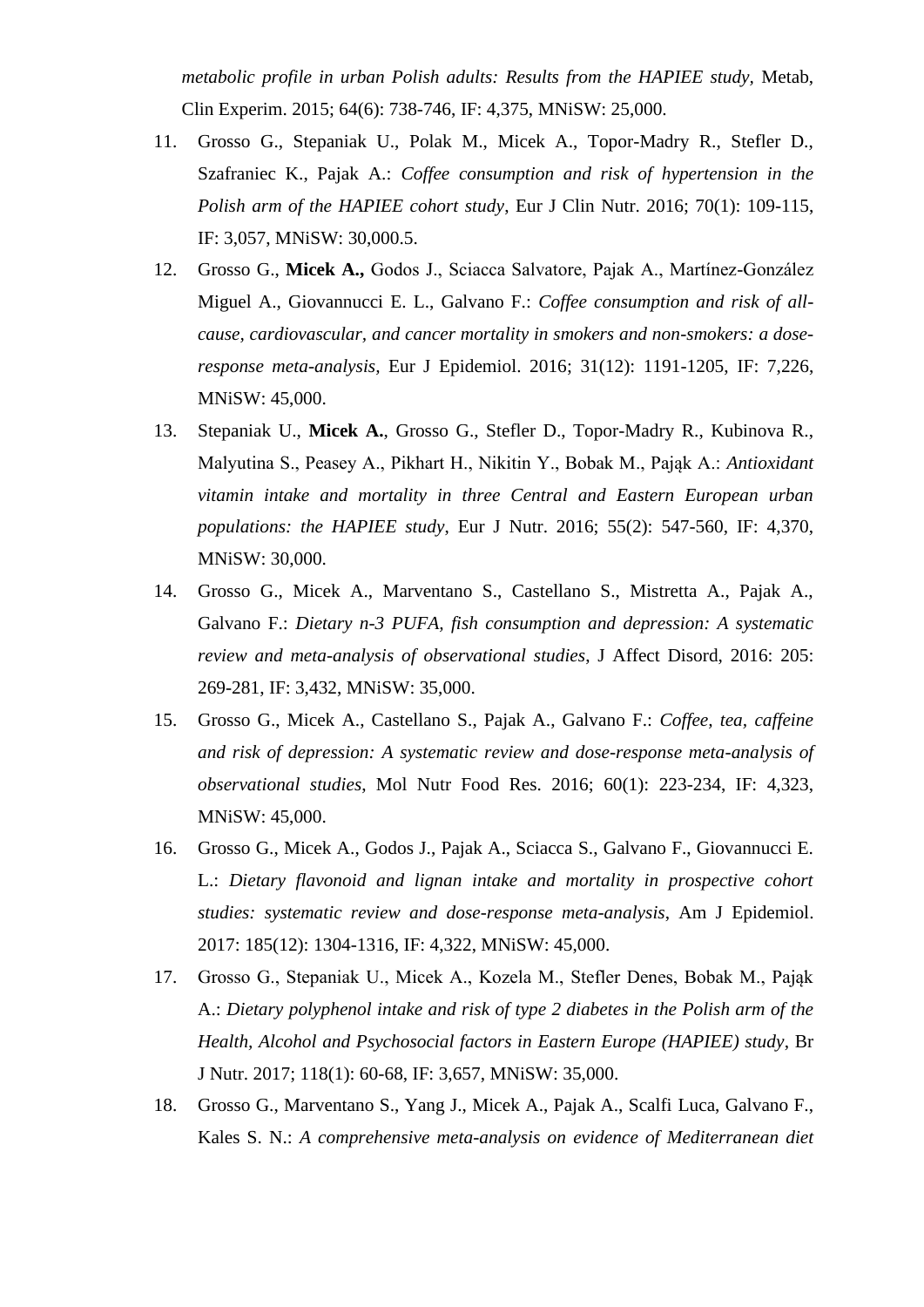*and cardiovascular disease: Are individual components equal?,* Crit Rev Food Sci Nutr. 2017; 57(15): 3218-3232, IF: 6,015, MNiSW: 50,000.

- 19. Grosso G., Stepaniak U., Micek A., Stefler D., Bobak M., Pajak A.: *Dietary polyphenols are inversely associated with metabolic syndrome in Polish adults of the HAPIEE study*, Eur J Nutr. 2017; 56(4): 1409-1420, IF: 4,423, MNiSW: 35,000.
- 20. Grosso G., Godos J., Lamuela-Raventos R., Ray S., Micek A., Pajak A., Sciacca S., Dorazio N., Del Rio D., Galvano F.: *A comprehensive meta-analysis on dietary flavonoid and lignan intake and cancer risk: level of evidence and limitations*, Mol Nutr Food Res. 2017; 61(4): 1600930, IF: 5,151, MNiSW: 45,000.
- 21. Lafranconi A., Micek A., Galvano F., Rossetti S., Del Pup L., Berretta M., Facchini G.: *Coffee decreases the risk of endometrial cancer: a dose response meta-analysis of prospective cohort studies*, Nutrients. 2017; 9(11): art. no. 1223, s. 1-13, IF: 4,196, MNiSW: 35,000.
- 22. Godos J., Micek A., Marranzano M., Salomone F., Del Rio D., Ray S.: *Coffee consumption and risk of biliary tract cancers and liver cancer: a dose response meta-analysis of prospective cohort studies*, Nutrients, 2017; 9(9): art. no. 950, s. 1-17, IF: 4,196, MNiSW: 35,000.
- 23. Grosso G., Micek A., Godos J., Pajak A., Sciacca S., Bes-Rastrollo M., Galvano F., Martinez-Gonzalez Miguel A.: *Long-term coffee consumption is associated with decreased incidence of new-onset hypertension: a dose response metaanalysis*, Nutrients, 2017; 9(8): art. no. 890, s. 1-13, IF: 4,196, MNiSW: 35,000.
- 24. Grosso G., Micek A., Godos J., Pajak A., Sciacca S., Galvano F., Boffetta P.: *Health risk factors associated with meat, fruit and vegetable consumption in cohort studies: A comprehensive meta-analysis*, PLoS One, 2017; 12(8): art. no. e0183787, s. 1-21, IF: 2,766, MNiSW: 40,000.
- 25. Grosso G., Stepaniak U., Micek A., Stefler Denes, Bobak M., Pajak A.: *Coffee consumption and mortality in three Eastern European countries: results from the HAPIEE (Health, Alcohol and Psychosocial factors In Eastern Europe) study*, Public Health Nutr. 2017; 20(1): 82-91, IF: 2,485, MNiSW: 35,000.
- 26. Grosso G., Stepaniak U., Micek A., Kozela M., Stefler D., Bobak M., Pajak A.: *Dietary polyphenol intake and risk of hypertension in the Polish arm of the HAPIEE study*, Eur J Nutr. 2018; 57(4): 1535-1544, IF: 4,449, MNiSW: 35,000.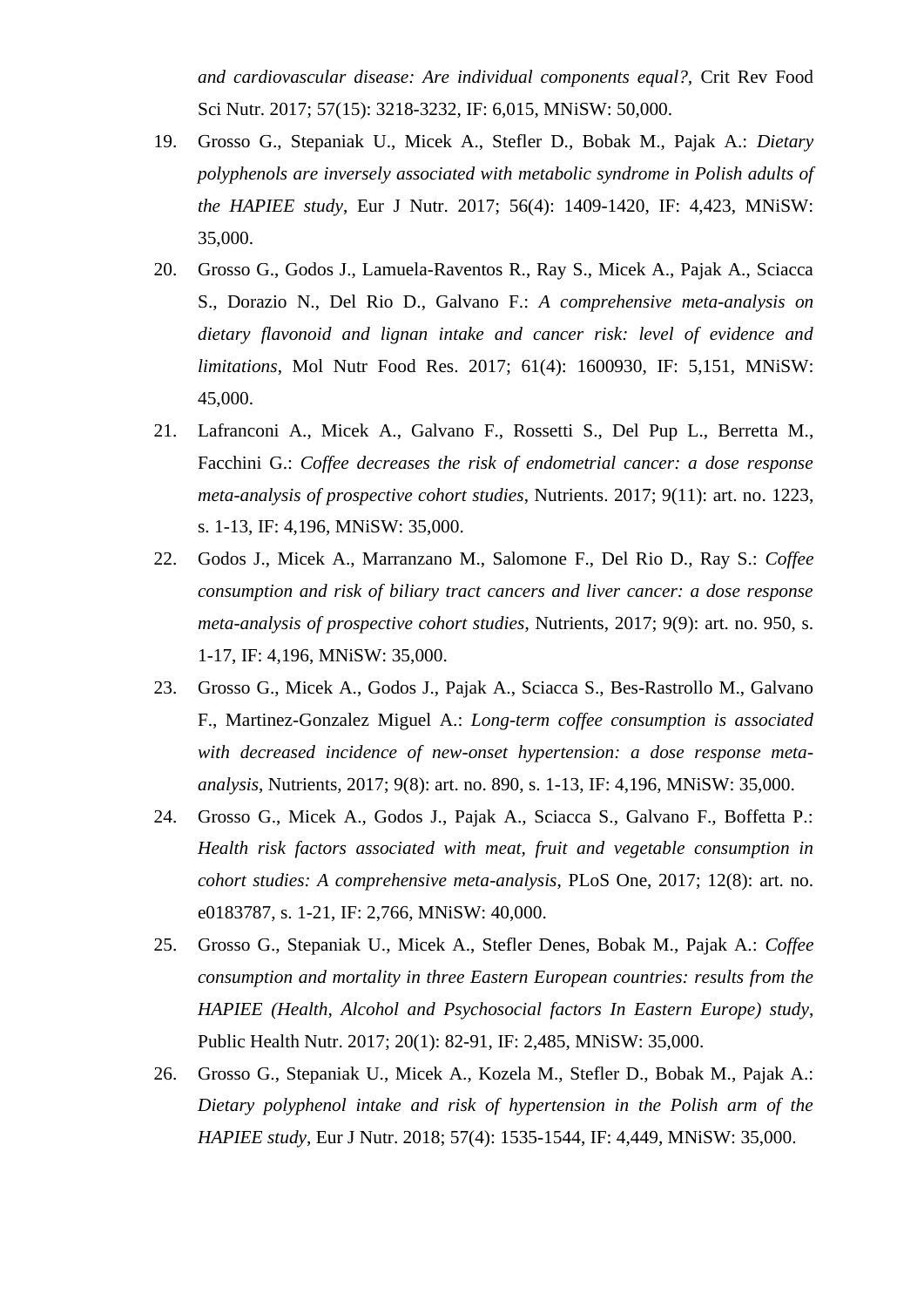- 27. Salomone F., Micek A., Godos J.: *Simple scores of fibrosis and mortality in patients with NAFLD: a systematic review with meta-analysis*, J Clin Med. 2018; 7(8): id. art. 219, IF: 5,688, MNiSW: 15,000.
- 28. Razny U., Goralska J., Zdzienicka A., Gruca A., Zapala B., Micek A., Dembinska-Kiec A., Solnica B., Malczewska-Malec M.: *High fat mixed meal tolerance test leads to suppression of osteocalcin decrease in obese insulin resistant subjects compared to healthy adults*, Nutrients. 2018; 10(11): art. no. 1611, s. 1-14, IF: 4,171, MNiSW: 35,000.
- 29. Lafranconi A., Micek A., De Paoli P., Bimonte S., Rossi P., Quagliariello V., Berretta M.: *Coffee intake decreases risk of postmenopausal breast cancer: a dose-response meta-analysis on prospective cohort studies*, Nutrients. 2018; 10(2): art. no. 112, s. 1-17, IF: 4,171, MNiSW: 35,000.
- 30. Berretta M., Micek A., Lafranconi A., Rossetti S., Di Francia R., De Paoli P., Rossi P., Facchini G.: *Coffee consumption is not associated with ovarian cancer risk: a dose-response meta-analysis of prospective cohort studies*, Oncotarget. 2018; 9(29): 20807-20815, MNiSW: 40,000.
- 31. Godos J., Vitale M., Micek A., Ray S., M.i D., Del Rio D., Riccardi G., Galvano F., Grosso G.: *Dietary polyphenol intake, blood pressure, and hypertension: a systematic review and meta-analysis of observational studies*, Antioxidants. 2019: Vol. 8, nr 6, 152, IF: 5,014, MNiSW: 100,000.
- 32. Salomone F., Petta S., Micek A., Pipitone R.M., DiS. A., Castruccio C. Carlo, Rini F., Di Rosa M., Gardi C., Calvaruso V., Di Marco V., Li Volti G., Grimaudo S., Craxi A.: *Hepatitis C virus eradication by direct antiviral agents abates oxidative stress in patients with advanced liver fibrosis*, Liver Internat. 2020; 40(11): 2820-2827, IF: 5,828, MNiSW: 100,000.
- 33. Góralska J., Raźny U., Polus A., Dziewońska A., Gruca A., Zdzienicka A., Dembińska-Kieć A., Solnica B., Micek A., Kapusta M., Słowińska-Solnica K., Malczewska-Malec M*.: Enhanced GIP secretion in obesity is associated with biochemical alteration and miRNA contribution to the development of liver steatosis*, Nutrients. 2020; 12(2): id. art. 476, IF: 5,717, MNiSW: 140,000.
- 34. Godos J., Caraci F., Micek A., Castellano S., D'Amico E., Paladino N., Ferri R., Galvano F., Grosso G.: *Dietary phenolic acids and their major food sources are associated with cognitive status in older Italian adults*, Antioxidants. 2021; Vol. 10, nr 5, id. art. 700, IF: 6.312, MNiSW: 100,000.